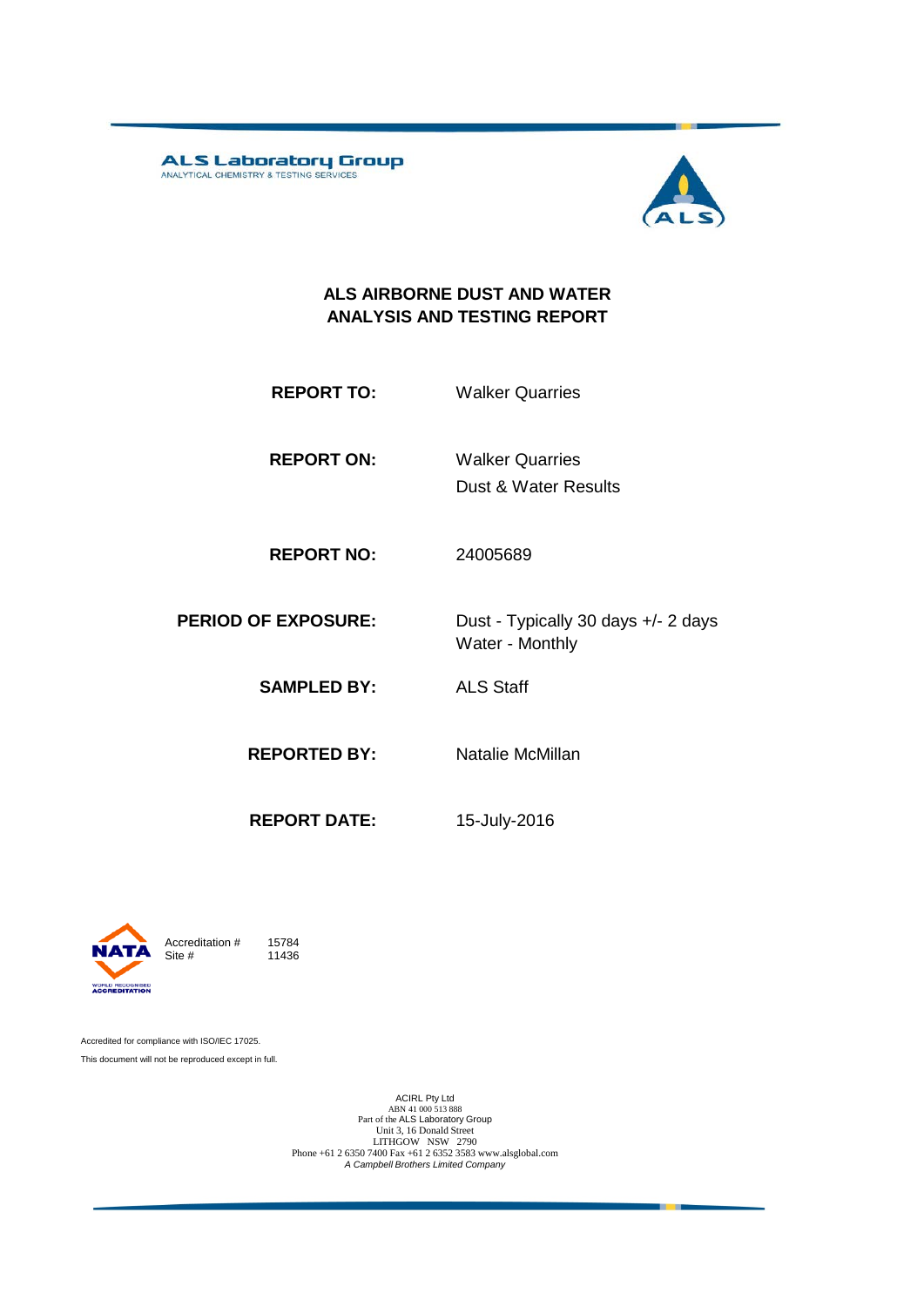# **ALS AIRBORNE DUST ANALYSIS AND TESTING REPORT**



## **WALKER QUARRY**

| Month          | Jul-16    |
|----------------|-----------|
| Date Replaced  | 9/06/2016 |
| Date Collected | 7/07/2016 |

### **DUST DEPOSITION RESULTS**

(g/m²/month)

| <b>GAUGE NO.</b> | <b>INSOLUBLE SOLIDS</b> | *COMBUSTIBLE MATTER | **ASH |
|------------------|-------------------------|---------------------|-------|
| DG#1             | 1.2                     | 0.4                 | 0.8   |
| DG#2             | 4.6                     | 3.2                 | 1.4   |
| DG#3             | 0.3                     | 0.2                 | 0.1   |
| <b>DG#4</b>      | 19.5                    | 4.4                 | 15.1  |

No. of days exposed: 28

\* Result Calculated \*\* Incombustible Matter Analysed in accordance with AS3580.10.1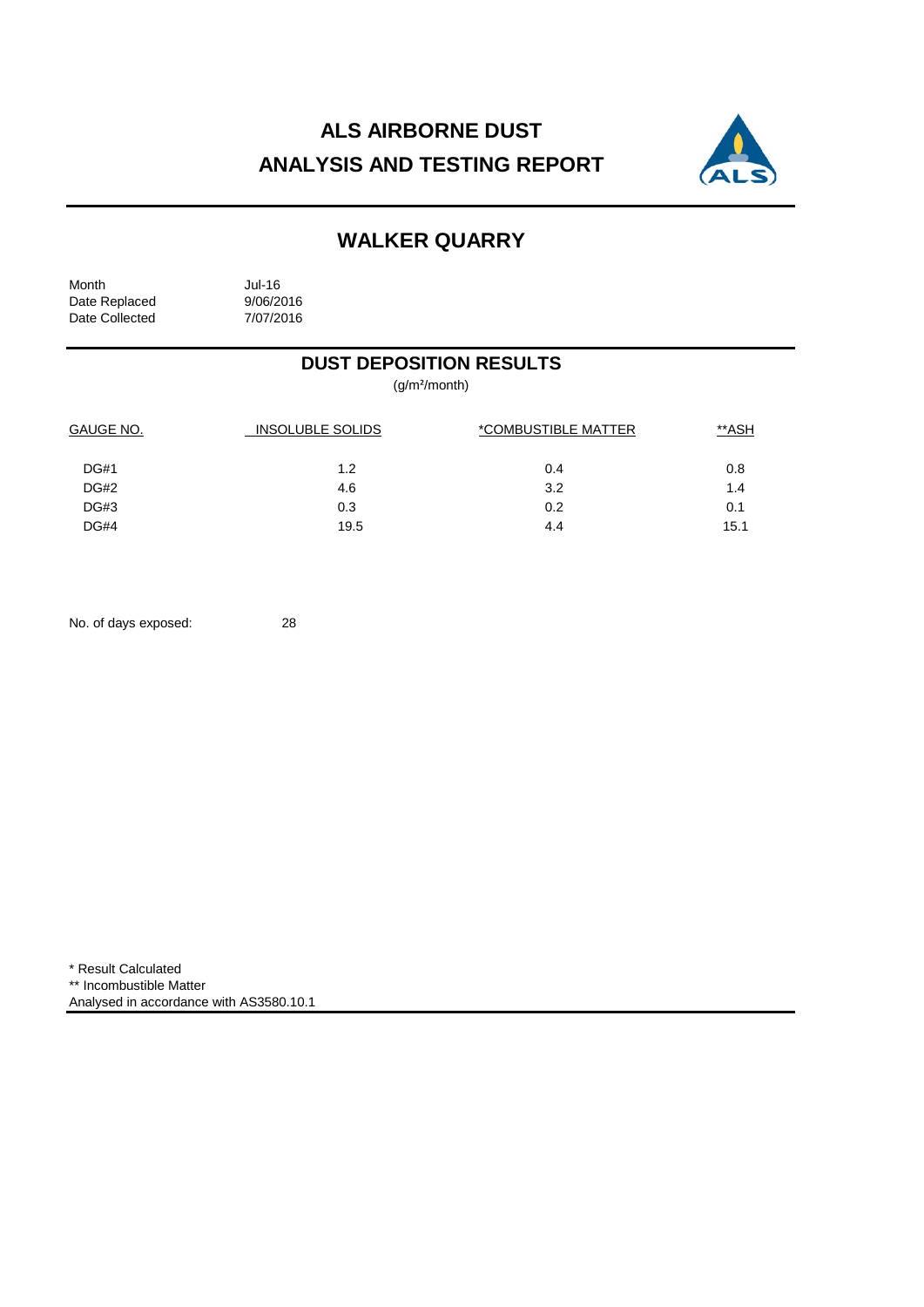# **ALS AIRBORNE DUST ANALYSIS AND TESTING REPORT**



### **WALKER QUARRY**

Month Jul-16<br>Date Replaced 9/06/2016 Date Replaced 9/06/2016<br>Date Collected 7/07/2016 Date Collected

#### **DUST GAUGE OBSERVATION**

| <b>GAUGE</b> | <b>ANALYSIS OBSERVATIONS</b>                                                                      |  |  |
|--------------|---------------------------------------------------------------------------------------------------|--|--|
| <b>DG#1</b>  | Clear, insects, fine brown/grey dust & coarse brown/black/grey<br>ldust                           |  |  |
| <b>DG#2</b>  | Slightly cloudy, insects, organic matter, fine brown dust &<br>coarse brown/black dust            |  |  |
| <b>DG#3</b>  | Clear, insects, organic matter, fine brown/grey dust & coarse<br>brown/black dust                 |  |  |
| <b>DG#4</b>  | Slightly cloudy, insects, organic matter, fine brown dust &<br>coarse brown/black/grey/green dust |  |  |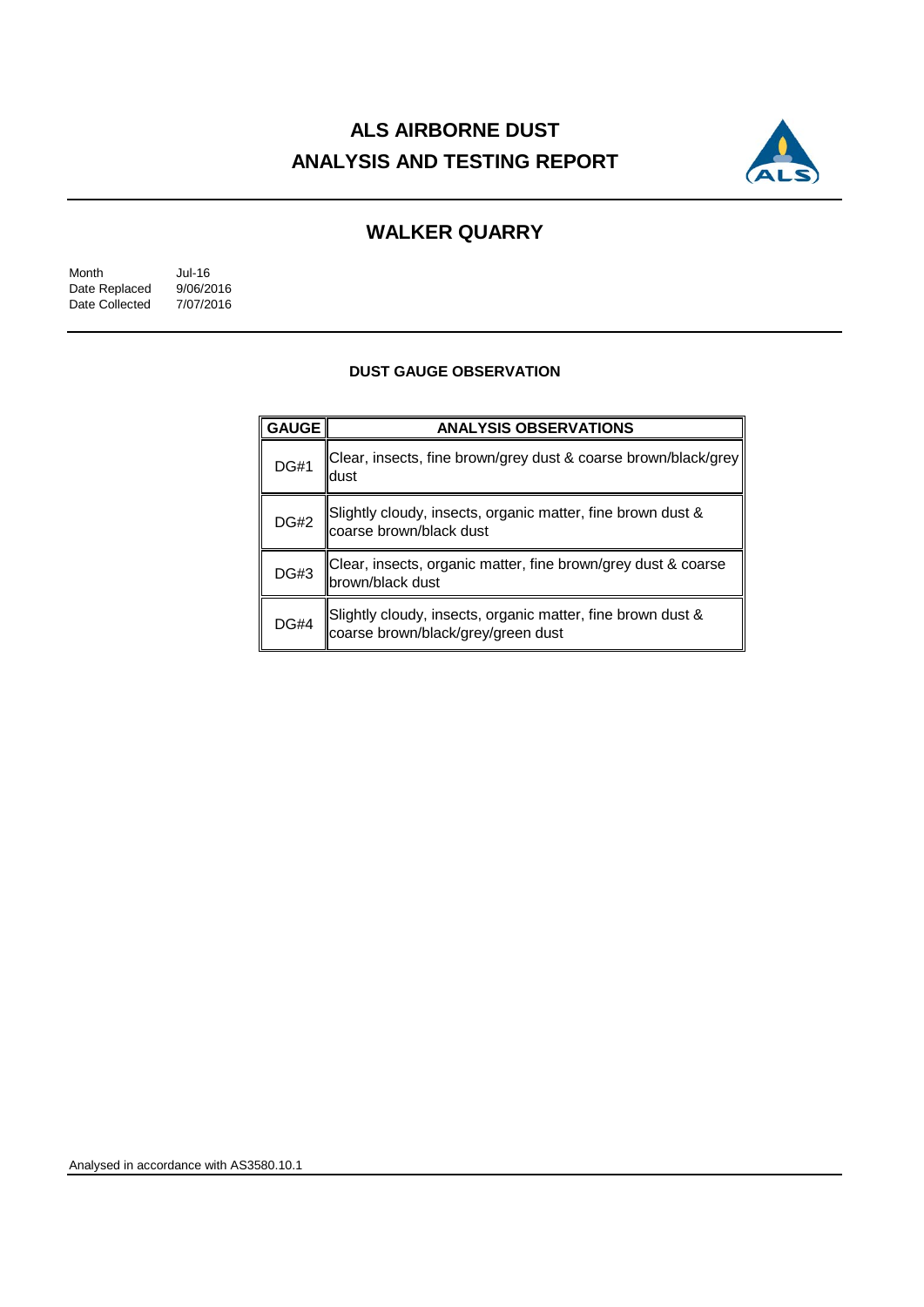## **ALS WATER ANALYSIS AND TESTING REPORT**



|                                          | <b>Units</b> |                           |                  |  |
|------------------------------------------|--------------|---------------------------|------------------|--|
| ALS Sydney Report No.                    |              | ES1614871                 |                  |  |
| Date of Sample                           |              | 7/07/2016                 |                  |  |
| <b>Site Reference</b>                    |              | Cox's U/S<br>Cox's D/S    |                  |  |
| <b>Site Reference</b>                    |              | SD <sub>3</sub>           | SD <sub>4</sub>  |  |
| Sampled by                               |              | J. Takahira & S. McMillan |                  |  |
| <b>General Comments/</b><br>Observations |              | Clear, Mod Flow           | Clear, High Flow |  |
| Time                                     | 24 Hr        | 9:25                      | 11:20            |  |
| Temperature                              | $^{\circ}C$  | 8.6                       | 8.8              |  |
| pH                                       | pH Unit      | 8.72                      | 8.84             |  |
| <b>Electrical Conductivity</b>           | $\mu$ S/cm   | 1170                      | 1122             |  |
| <b>Total Suspended Solids</b>            | mg/L         | $5$                       | $5$              |  |
| Sulphur Sulphate (SO4)                   | mg/L         | 208                       | 206              |  |
| <b>Dissolved Metals by ICP-MS</b>        |              |                           |                  |  |
| Manganese                                | mg/L         | 0.008                     | 0.005            |  |
| Iron                                     | mg/L         | < 0.05                    | < 0.05           |  |
| Oil & Grease                             | mg/L         | < 5                       | $5$              |  |

## **WALKER QUARRY**